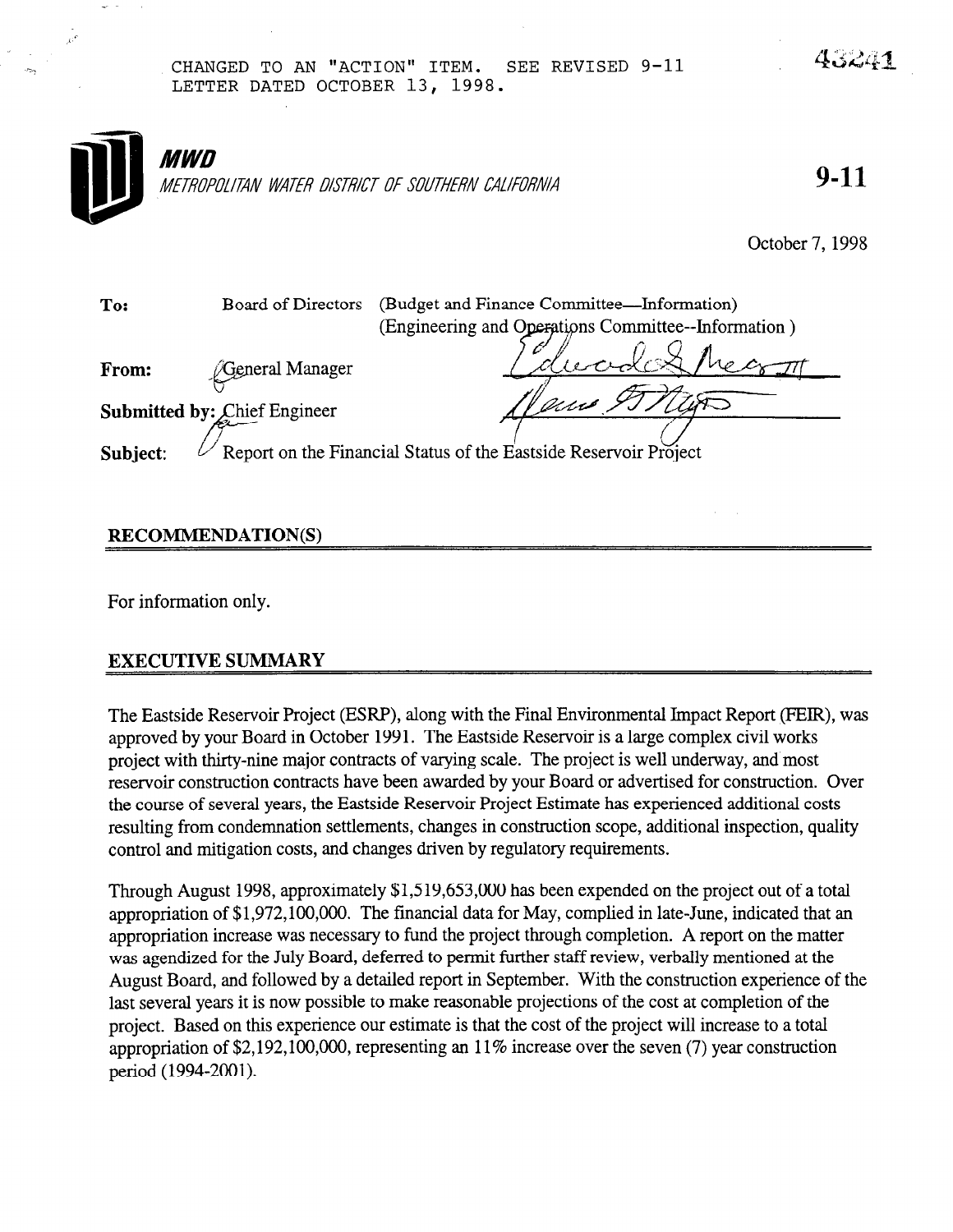#### Board of Directors **-2**- **Containers** -2- **October 7, 1998**

Intensive review of the capital and other program costs is underway to absorb or minimize the effects of this cost increase on water rates. Jn the worst case, without such adjustments, the rate impact would be \$5-9 per acre foot by the year 2005. In addition, management has committed to the following actions and other measures as appropriate:

- <sup>l</sup>Initiation of an audit of the cost overrun and chronology of events with results reported to the Board.
- <sup>l</sup>Providing monthly reports to the Board highlighting project cost versus budget.
- Conducting analysis of rate impacts, reporting methodology and cash flow requirements.

### DETAILED REPORT

The ESRP will be formed by two earth/rockfill dams, 4.5 miles apart, within the Domenigoni and Diamond Valleys; plus a third earth/rockfill dam at the low point in the north rim, providing storage capacity of 800,000 acre feet, and a surface area of 4,500 acres. Associated hydraulic structures consist of an Inlet/Outlet Tower, Pumping Plant, Pressure Control Structure, connecting tunnels, delivery pipeline, roadway and canal relocations, and forebay. The East Dam will be approximately 185 feet high and 10,500 feet long; the West Dam will be approximately 285 feet high and 9,100 feet long; and the Saddle Dam will be approximately 130 feet high above the low point in the ridgeline and 2,300 feet long.

In April 1992, a project cost estimate of \$1,837,000,000 was prepared based on project features contained in the Final Environmental Impact Report. The project was tracked against this estimate through October 1994 at which time it was recognized that an increase in budget was warranted based on increased cost of land, design changes and associated construction costs. At that time, a revised project estimate of \$1,972,100,000, including a \$139,000,000 contingency, was developed and has been used to track the financial performance of the project to this date. This contingency grew to \$15 1,300,OOO by November 1995 due to a number of cost reduction factors.

Following the establishment of the project budget of \$1,972,100,000, very favorable bids were received on the West Dam in November 1995 resulting in an increase in total contingency from \$15 1,300,OOO to \$268,500,000. Over a period of three years, the increased cost of contract administration, inspection and quality control largely absorbed the additional contingency generated by the favorable West Dam bid. Over a similar period, the cost of extra work orders, additional land and mitigation costs, and design costs during construction have reduced the remaining contingency to the point where cost growth was projected to exceed the project budget. Nevertheless, the cost of design at 11% of construction cost and the cost of contract administration at 17.8% of construction cost were found to be consistent with industry experience for similar work. As noted below, the cost of design and contract administration were initially low.

The potential for cost growth beyond the project budget was first observed in December 1997, although staff believed it could be accommodated through cost control measures. The financial data for May, compiled in late-June, indicated that an appropriation increase would be required. A report on the matter was agendized for the July Board, deferred to permit further staff briefing, verbally mentioned in August, and followed by an oral report in September.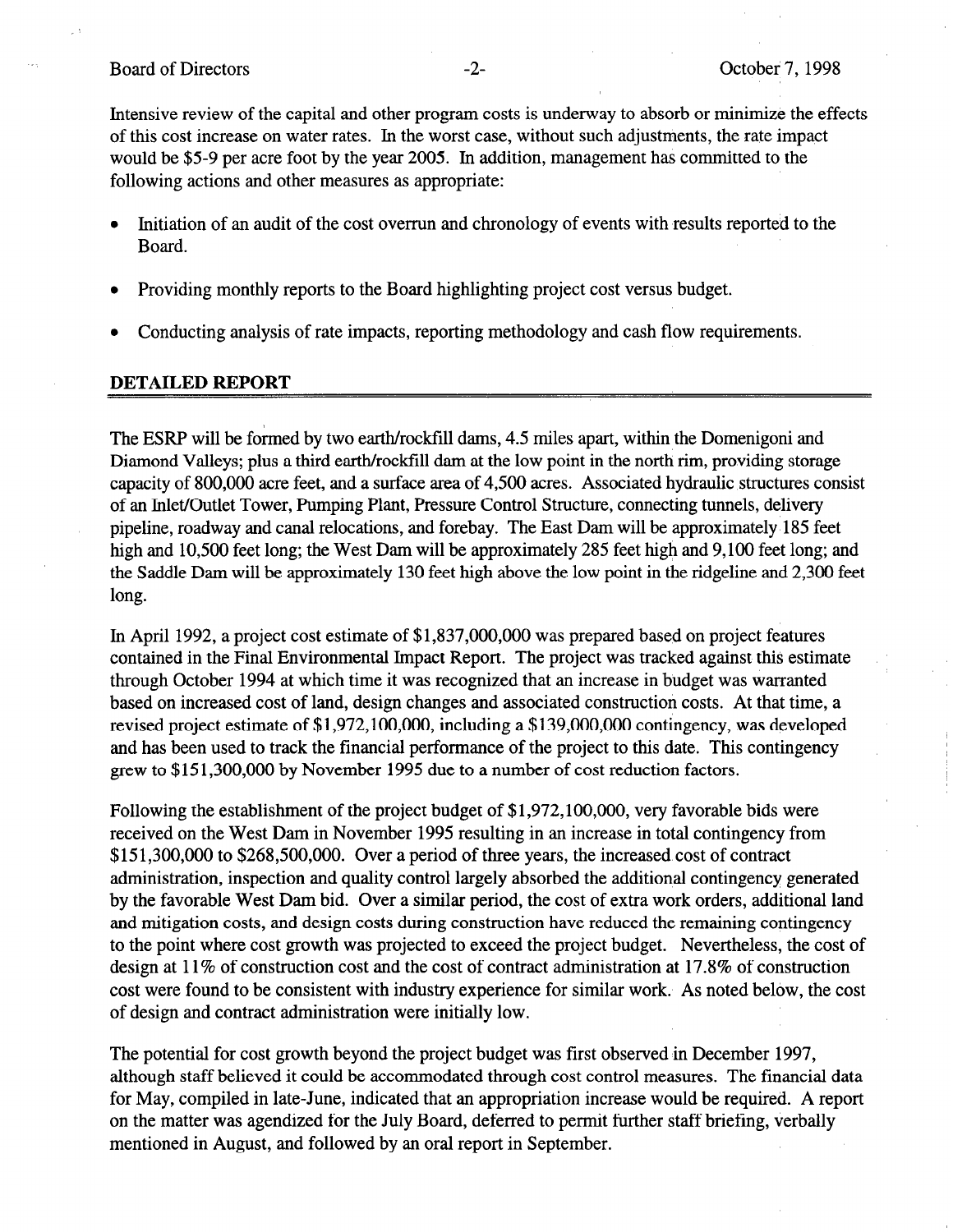#### Board of Directors **-3**- **-3-** October 7, 1998

A summary of key scope changes of the project and an assessment of costs was presented at the September Board. A more detailed summary of project cost growth is summarized by project feature in Attachment 1 and further detailed in the following paragraphs:

Contract Administration. Staff had originally envisioned moderate personnel needs for inspection and quality control based a more traditional field staffing approach. Upon initiation of the contracts, contractors uniformly assigned multiple-shift or even triple-shift operations to the work. Upon our reevaluation, considerably higher personnel needs were identified to keep pace with the work of the contractors including necessary inspection and quality control staff, and soils and concrete laboratory field operations. The need for a much more extensive grouting inspection force was also recognized as the contractor work plans were developed, resulting in an immediate 25% increase in inspection needs for the project. Several of the major contracts have also experienced delays of up to 5 months requiring a longer period of service which resulted in additional costs. On numerous occasions, Metropolitan has performed a review of the minimum personnel need based on work plans of the contractors. On all occasions, it was found that the CA staff was the minimum required to perform the necessary inspection, quality control, surveying, and resident engineering work for each shift and construction operation.

The CA cost, including post design services, is 17.8% of construction value, or in the range of industry experience for this type of work.

It should be noted that the field operations at the Eastside Reservoir Project are the largest that we are aware of anywhere in the United States. Over 200,000 cubic yards per day of earth and rock are regularly placed. Total movement of earth and rock exceeds 150,000,000 cubic yards, more than two times the total excavation of the "Chunnel" linking England and France and the seventh largest undertaking of this type accomplished worldwide.

Dams. The projected cost of the West Dam reflects cumulative extra work orders equivalent to 17% of original contract value. The projected cost of the East Dam reflects cumulative extra work orders equivalent to 9% of original contract value. Extra work orders relate to such items as changes in zonation of the dams to accommodate the types of materials excavated from the borrow areas, and overruns or underruns due to differing elevations of bedrock from that contained in the contract plans. In addition, claims have been filed or are expected to be filed by the contractor from which litigation may result. Funding for this contingency is not included in this revised project estimate. Staff disputes these claims.

Hydraulic Structures. Original estimates for major structures, including the separately fabricated pumps and valves, were generally lower than actual cost. Pumps, valves, and fittings have been procured separately due to the two to three year lead time needed for fabrication. These items were originally included in the cost of the hydraulic structures but later broken out for advance fabrication to avoid a delay in the commissioning of these structures and to ensure that the total project schedule was not delayed. Changes in construction drawings for the hydraulics structures have been required before these fabricated items could be installed. Modifications to construction work have resulted from vendor submittals, control wiring diagrams, contractor furnished equipment, and regulatory requirements driven by the State of California Division of Safety of Dams. The projected cost of the Pumping Plant reflects cumulative change orders equivalent to 15% of original contract value. The projected control to the Inlet Outlet Tower reflects cumulative control to 16% or original contract value. projected cost of the m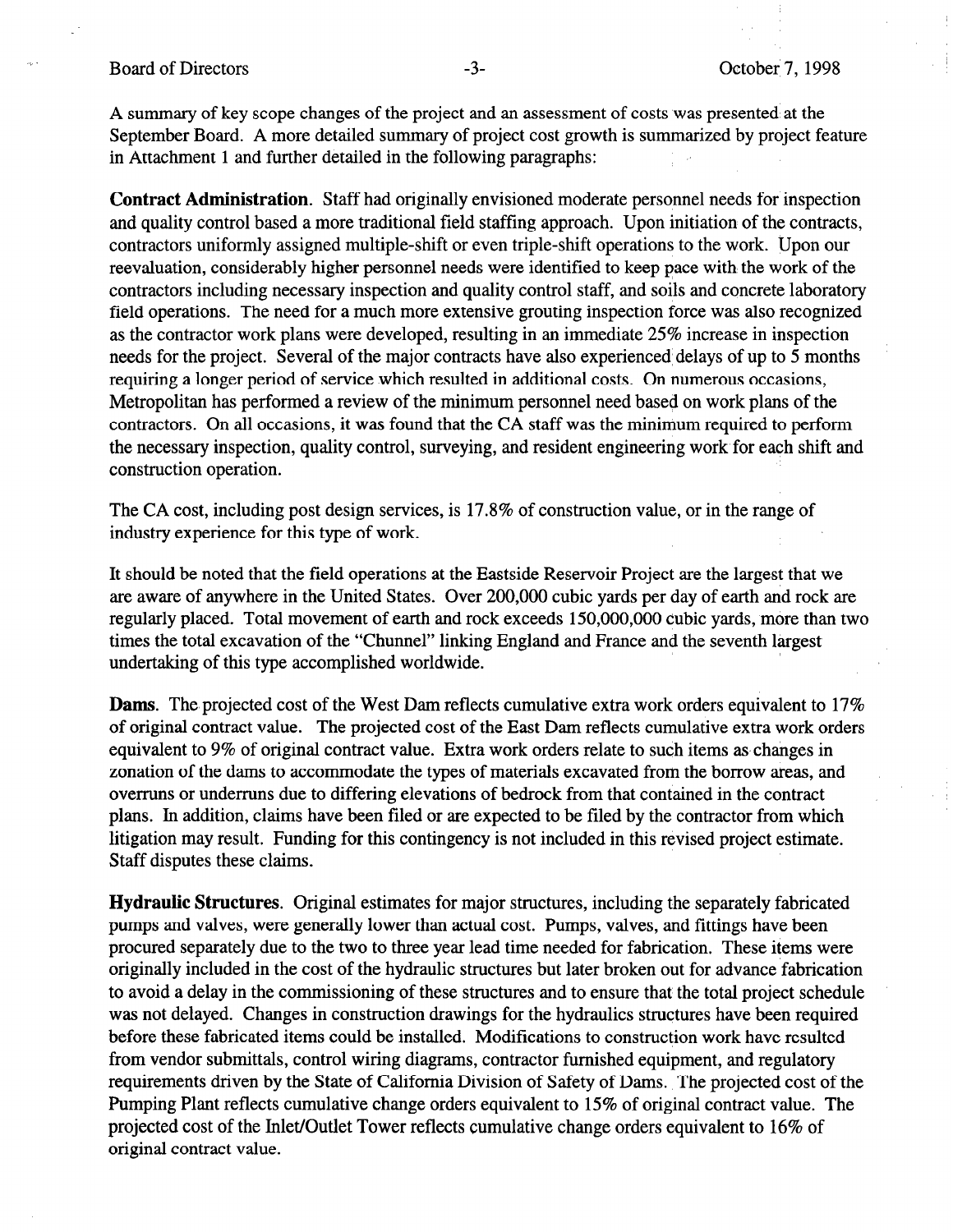#### Board of Directors **-4**- **Contract Contract Contract Contract Contract Contract Contract Contract Contract Contract Contract Contract Contract Contract Contract Contract Contract Contract Contract Contract Contract Contrac**

Ancillary Contracts. Ancillary facilities have experienced moderate cost growth. Actual costs were lower than projected for the Eastside Pipeline and Habitat Clearing, and are expected to be under budget for Site Completion and the OCIP program. Certain operational roads were not considered in the original design, such as Dam Access Roads, the Quarry Road, and modifications to the High Water Road. Operation roads are included as a project cost. Roads accessing recreation areas are included as a recreation cost. Likewise, State Street & Highway 79 Improvements and Aesthetic Treatment of the Spoil Areas were not included in the original scope. State Street improvements are a project commitment of the Newport Road Improvement MOU. Highway 79 improvements are included as a project mitigation feature based on updated traffic studies. Aesthetic treatment of spoil areas (tree planting and irrigation only) are included as part of the project.

Design. Design costs have experienced growth consistent with expanded post design needs during the construction phase. The design staff consisted primarily of consultant personnel and Metropolitan staff co-located at the Cal Plaza office. This resulted in an efficient method of performing the work, with ease of communication between the consultant and Metropolitan staff.

All work was accomplished within assigned schedules at a cost of 11% of construction value, or well within industry experience for this type of work.

Following completion of the main design effort, a contingent of design personnel were required to perform post-design services during construction. These personnel have responded to the submittal of numerous vendor drawings for pumps, motors, valves, and other fabricated equipment, as well as significant shop drawing submittals from the construction contractors. It has been necessary to retain these personnel through much of the construction phase to respond to these needs. As necessary, these personnel were supplemented with Metropolitan staff for efficient performance of work.

Recreation. The recreation budget was increased from \$33,000,000 to \$58,000,000 based on a refined estimate which was presented to the Board in December 1997, excluding initial start up costs which will be repaid in the initial years of operation.

Land. Land costs have increased mainly due to condemnation settlements, principally the Domenigoni settlement.

Mitigation. Mitigation costs have increased in response to expanded field operations and more focused emphasis on compliance efforts. Increased staff has been required to monitor dust control measures due to enhanced AQMD presence and the threat of punitive enforcement actions. Enhanced groundwater mitigation measures have been prompted by legislative intervention substantially exceeding anticipated FEIR needs, including injection wells and installation of surface water connections. Monitoring and recovery of paleontological finds exceeded any prediction of the quantity of these artifacts. Four full time staff (two on each shift at each dam) have been required to monitor the work. Native American monitoring has continued for a period of several years at varying levels of presence.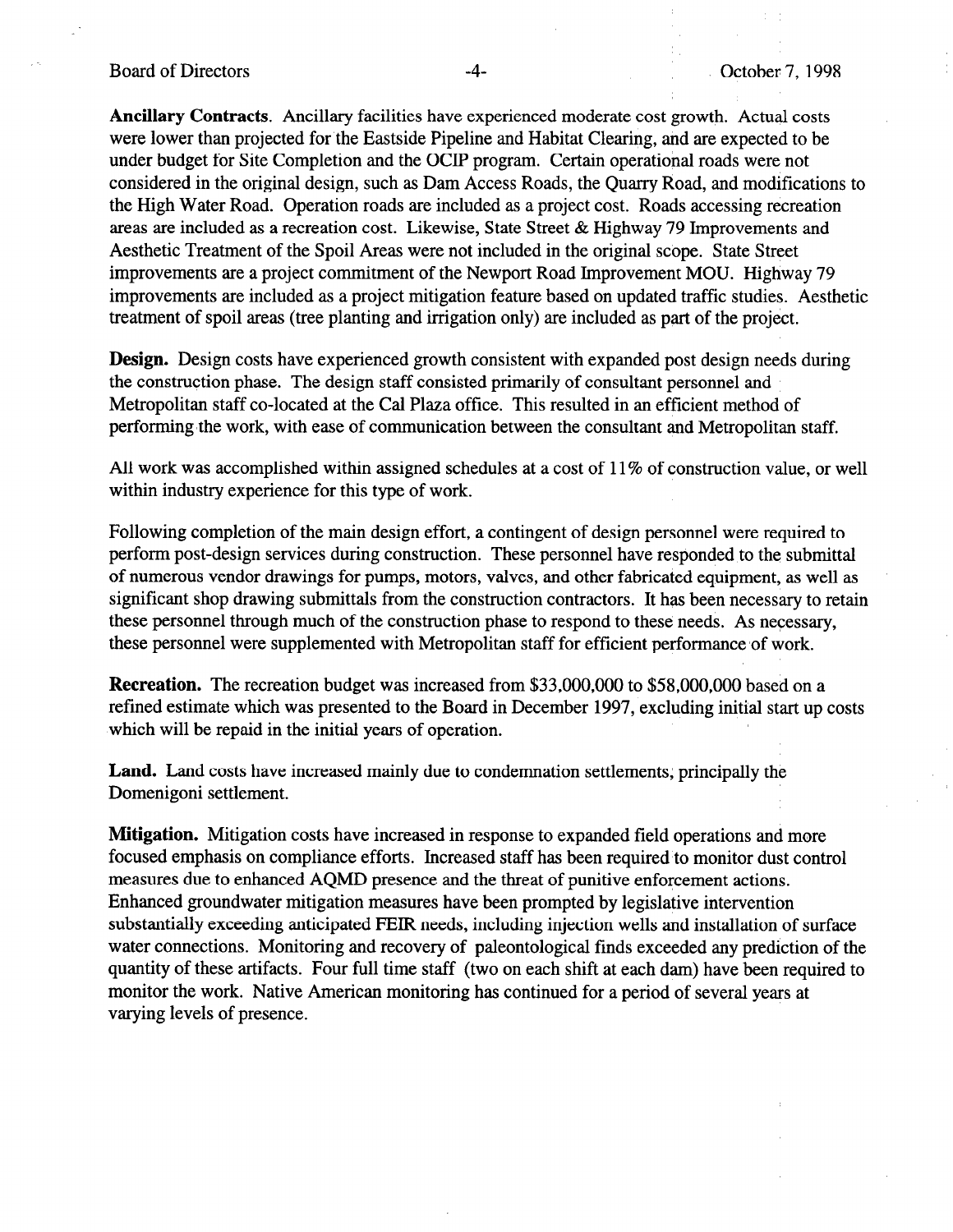#### Board of Directors

Intensive review of the capital program and other program cost is underway to absorb or minimize the effects of this cost increase on water rates. In the worst case, without such adjustments, the rate impact would be \$5-9 per acre foot by the year 2005. In addition, management is committed to the following actions and other measures as appropriate:

- Initiation of an audit of the cost overrun and chronology of events with results reported to the Board.
- $\bullet$  Providing monthly reports to the Board highlighting project cost versus budget.
- Conducting analysis of rate impacts, reporting methodology and cash flow requirements.

/DGM/hjg W:\dvrp\bod\bodlast2.doc

Attachment(s)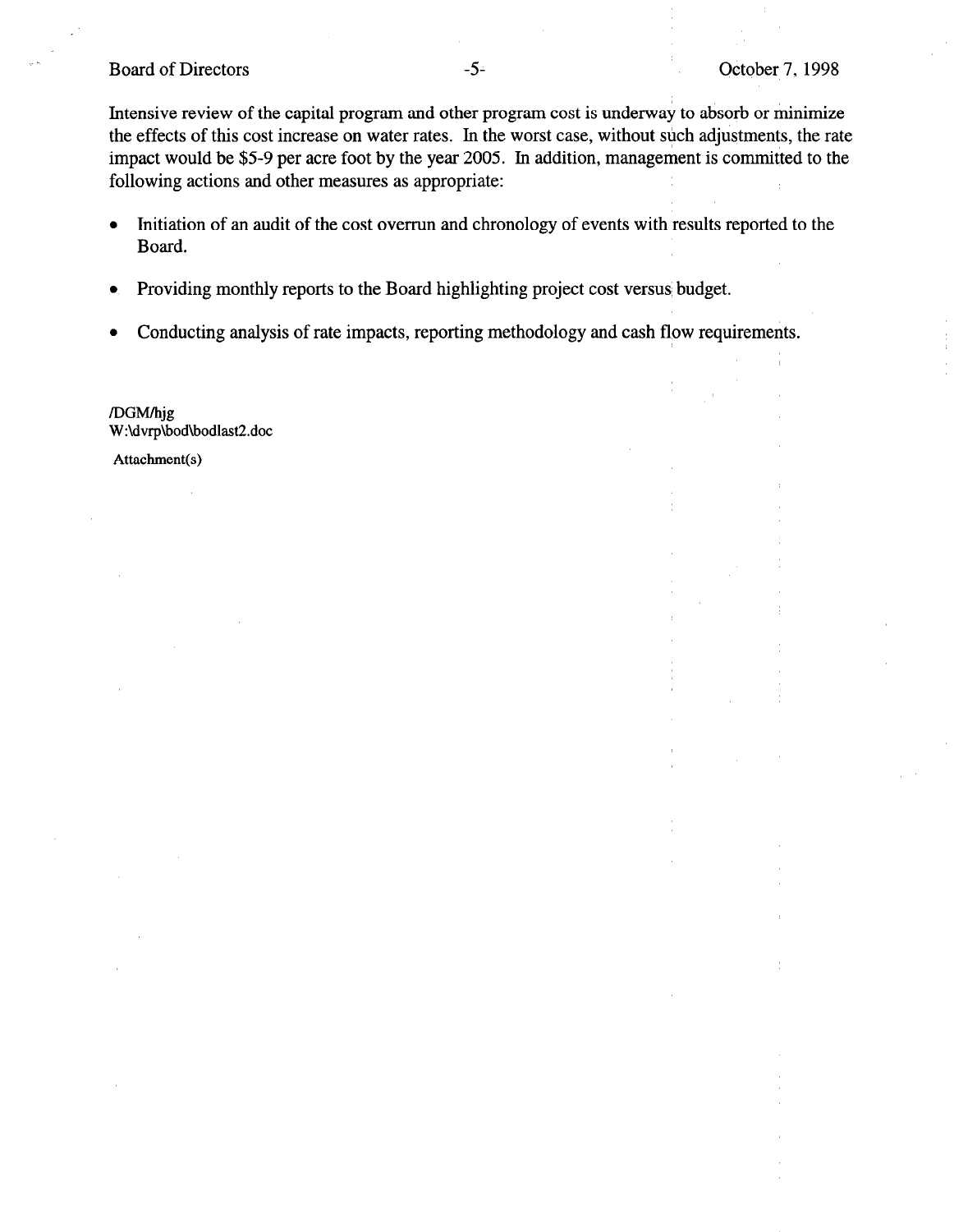# Eastside Reservoir Project - Budget Summary

| <b>Description</b>                              | <b>Oct-94</b>         | <b>Aug-98</b>   | <b>Variance</b>  |
|-------------------------------------------------|-----------------------|-----------------|------------------|
| <b>DAMS</b>                                     |                       |                 |                  |
| <b>West Dam Foundation Excavation</b>           | $$0(*)$               | \$22,051,434    | \$22,051,434     |
| <b>East Dam North Excavation</b>                | \$0(")                | \$3,545,361     | \$3,545,361      |
| West & Saddle Dam Embankment & Forebay/Chnl     | \$469,769,000         | \$448,655,474   | $-$ \$21,113,526 |
| <b>East Dam Embankment</b>                      | \$374,948,000         | \$300,257,574   | $-$74,690,426$   |
| West Dam Grading - Retention Basin              | $$0(*)$               | \$20,048,819    | \$20,048,819     |
| Spillway                                        | \$3,957,000           | \$2,200,000     | $-$1,757,000$    |
| <b>North Rim Remediation</b>                    | \$5,585,000           | \$11,448,468    | \$5,863,468      |
|                                                 |                       |                 |                  |
| <b>Total Dams</b>                               | \$854,259,000         | \$808,207,130   | $-$ \$46,051,870 |
| <b>HYDRAULICS</b>                               |                       |                 |                  |
| <b>Secondary Inlet</b>                          | \$0                   | \$16,488,103    | \$16,488,103     |
| P-1 Pressure Tunnel                             | \$11,484,000          | \$13,206,686    | \$1,722,686      |
| <b>I/O Tower</b>                                | \$33,389,000          | \$47,040,687    | \$13,651,687     |
| P-1 Pumping Plant                               | \$74,756,000          | \$71,671,504    | $-$ \$3,084,496  |
| Power Line to P-1                               | $$0^{**}$$            | \$1,518,260     | \$1,518,260      |
| <b>Construction Utilities</b>                   | $\overline{SO(*)}$    | \$1,900,000     | \$1,900,000      |
| <b>Pressure Control Structure</b>               | \$32,399,000          | \$22,379,179    | $-$10,019,821$   |
| <b>Pump Procurement</b>                         | $$0(***)$             | \$24,723,045    | \$24,723,045     |
| <b>Fixed Cone/Spherical Valve Procurement</b>   | $$0$ <sup>***</sup>   | \$2,402,332     | \$2,402,332      |
| <b>Butterfly Valve Procurement</b>              | $50$ (***)            | \$12,480,176    | \$12,480,176     |
| <b>Fabricated Fittings for P-1</b>              | $$0$ <sup>(***)</sup> | \$6,391,088     | \$6,391,088      |
| <b>Vertical Sleeve Valve Procurement</b>        | $$0^{***}$            | \$2,932,995     | \$2,932,995      |
|                                                 |                       |                 |                  |
| <b>Total Hydraulics</b>                         | \$152,028,000         | \$223,134,055   | \$71,106,055     |
| <b>Ancillary</b>                                |                       |                 |                  |
| <b>Eastside Pipeline</b>                        | \$90,000,000          | \$46,456,372    | $-$ \$43,543,628 |
| San Diego Canal Relocation                      | \$10,463,920          | \$10,103,368    | $-$ \$360,552    |
| San Diego Canal Demolition                      | \$0                   | \$752,235       | \$752,235        |
| <b>Newport Road Relocation</b>                  | \$19,809,000          | \$17,453,308    | $-$ \$2,355,692  |
| <b>Construction Access Roads</b>                | \$0                   | \$1,827,584     | \$1,827,584      |
| <b>Field Office</b>                             | \$1,294,033           | \$1,326,590     | \$32,557         |
| <b>Temporary Visitor Center</b>                 | \$450,000             | \$455,377       | \$5,377          |
| <b>High Water Road - Pioneering</b>             | $\overline{30}$       | \$818,175       | \$818,175        |
| <b>Site/Habitat Clearing</b>                    | \$4,848,000           | \$786,734       | $-$ \$4,061,266  |
| Landscape Screening - Dams & Domenigoni Parkway | \$600,000             | \$1,209,097     | \$609,097        |
| <b>High Water and Quarry Operation Roads</b>    | \$0                   | \$22,000,000    | \$22,000,000     |
| <b>Recreation Start-up</b>                      | $\overline{50}$       | \$4,000,000     | \$4,000,000      |
| State St. & Highway 79 Improvements             | $\overline{30}$       | \$16,966,000    | \$16,966,000     |
| <b>Site Completion</b>                          | \$28,565,000          | \$9,800,000     | $-$18,765,000$   |
| Spoil Area Aesthetic Treatment                  | \$0                   | \$30,239,753    | \$30,239,753     |
| <b>Dam Access Roads</b>                         | 30                    | \$4,500,000     | \$4,500,000      |
| Fencing                                         | - इठ                  | \$3,000,000     | \$3,000,000      |
| <b>Misc. Construction Contracts</b>             | \$1,477,000           | \$9,581,400     | \$8,104,400      |
| <b>Misc. Construction Consultants</b>           | \$7,208,578           | \$9,900,780     | \$2,692,202      |
| <b>OCIP</b>                                     | \$41,000,000          | \$30,204,615    | $-$10,795,385$   |
|                                                 |                       |                 |                  |
| <b>Total Ancillary</b>                          | \$205,715,531         | \$221,381,388   | \$15,665,857     |
|                                                 |                       |                 | \$40,720,042     |
| <b>Total Construction</b>                       | \$1,212,002,531       | \$1,252,722,573 |                  |